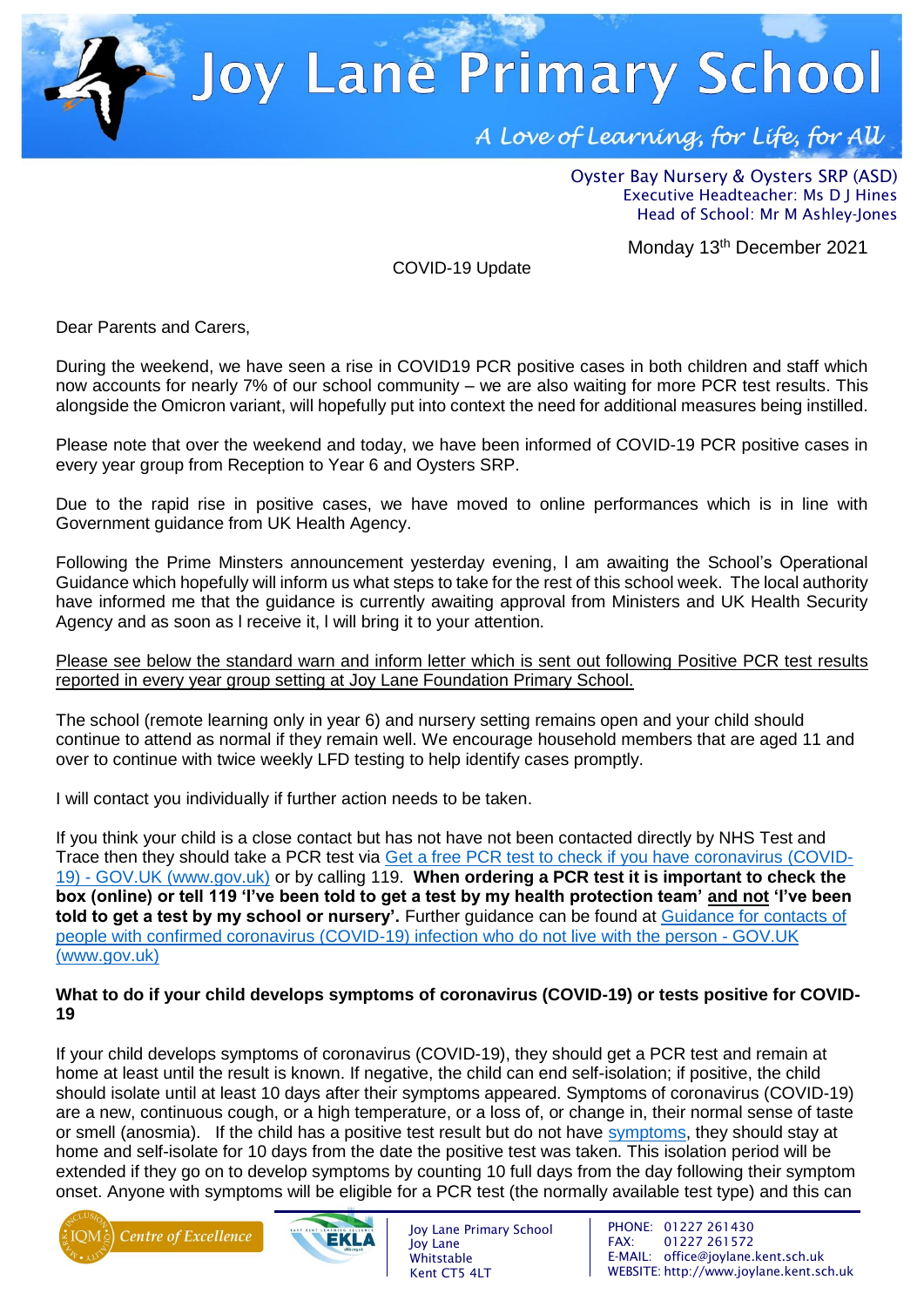be arranged via [Get a free PCR test to check if you have coronavirus \(COVID-19\) -](https://www.gov.uk/get-coronavirus-test) GOV.UK (www.gov.uk) or by calling 119.

# **Instructions for people who live in the same household as someone with COVID-19 (tested positive or symptomatic awaiting a test result)**

From 16 August, [you will not be required to self-isolate if you are a contact of someone who has tested](https://www.gov.uk/government/publications/covid-19-stay-at-home-guidance/stay-at-home-guidance-for-households-with-possible-coronavirus-covid-19-infection#exempt)  [positive for COVID-19](https://www.gov.uk/government/publications/covid-19-stay-at-home-guidance/stay-at-home-guidance-for-households-with-possible-coronavirus-covid-19-infection#exempt) and any of the following apply:

- you are fully vaccinated
- you are below the age of 18 years 6 months
- you have taken part in or are currently part of an approved COVID-19 vaccine trial
- you are not able to get vaccinated for medical reasons

Fully vaccinated means that you have been vaccinated with an MHRA approved COVID-19 vaccine in the UK, and at least 14 days have passed since you received the recommended doses of that vaccine.

NHS Test and Trace will contact you to let you know that you have been identified as a contact and check whether you are legally required to self-isolate. If you are not legally required to self-isolate, you will be provided with advice on testing and given guidance on preventing the spread of COVID-19. Even if you do not have symptoms, [you will be advised to have a](https://www.gov.uk/government/publications/covid-19-stay-at-home-guidance/stay-at-home-guidance-for-households-with-possible-coronavirus-covid-19-infection#PCR) PCR test as soon as possible.

**Any member of the household who is aged 18 years and 6 months or over and has only received one dose of COVID-19 vaccine or has not received any dose of the COVID-19 vaccination will still be required to self-isolate as household contact of a someone with COVID-19 symptoms awaiting testing and someone who has tested positive for COVID-19.** Please read the [stay at home guidance](https://www.gov.uk/government/publications/covid-19-stay-at-home-guidance) which provides information on this.

Household members who are not exempt from isolation as close contacts should not go to work, school/college/childcare/education setting or public areas, and exercise should be taken within the home. If you require help with buying groceries, other shopping or picking up medication, or walking a dog, you should ask friends or family. Alternatively, you can order your shopping online and medication by phone or online. Household members staying at home for 10 days will greatly reduce the overall amount of infection the household could pass on to others in the community.

You could be fined if you do not self-isolate following a notification by NHS Test and Trace. You may be entitled to a one-off payment of £500 through the [NHS Test and Trace Support Payment scheme](https://www.gov.uk/government/publications/test-and-trace-support-payment-scheme-claiming-financial-support/claiming-financial-support-under-the-test-and-trace-support-payment-scheme) if you are required to stay at home and self-isolate or you are the parent or guardian of a child who has been told to self-isolate.

Those who are [clinically extremely vulnerable](https://www.gov.uk/government/publications/guidance-on-shielding-and-protecting-extremely-vulnerable-persons-from-covid-19/guidance-on-shielding-and-protecting-extremely-vulnerable-persons-from-covid-19) should be supported to minimise their contact with other people in the household during this period, regardless of whether others have symptoms or not. **Instructions for household contacts who are not required to self-isolate from 16 August**

Even if you are vaccinated, you can still be infected with COVID-19 and pass it on to others. If you are identified as a contact of someone with COVID-19 but you are not required to self-isolate, you can help protect others by following the [guidance on how to stay safe and help prevent the spread.](https://www.gov.uk/guidance/covid-19-coronavirus-restrictions-what-you-can-and-cannot-do#keeping-yourself-and-others-safe) As well as getting a PCR test, you may also consider:

- limiting close contact with other people outside your household, especially in enclosed spaces
- wearing a face covering for those aged 11 and over in crowded places such as school/college/public transport
- limiting contact with anyone who is clinically extremely vulnerable
- taking part in [regular](https://www.gov.uk/order-coronavirus-rapid-lateral-flow-tests) LFD testing

You should follow this advice while the person in your household with COVID-19 is self-isolating.